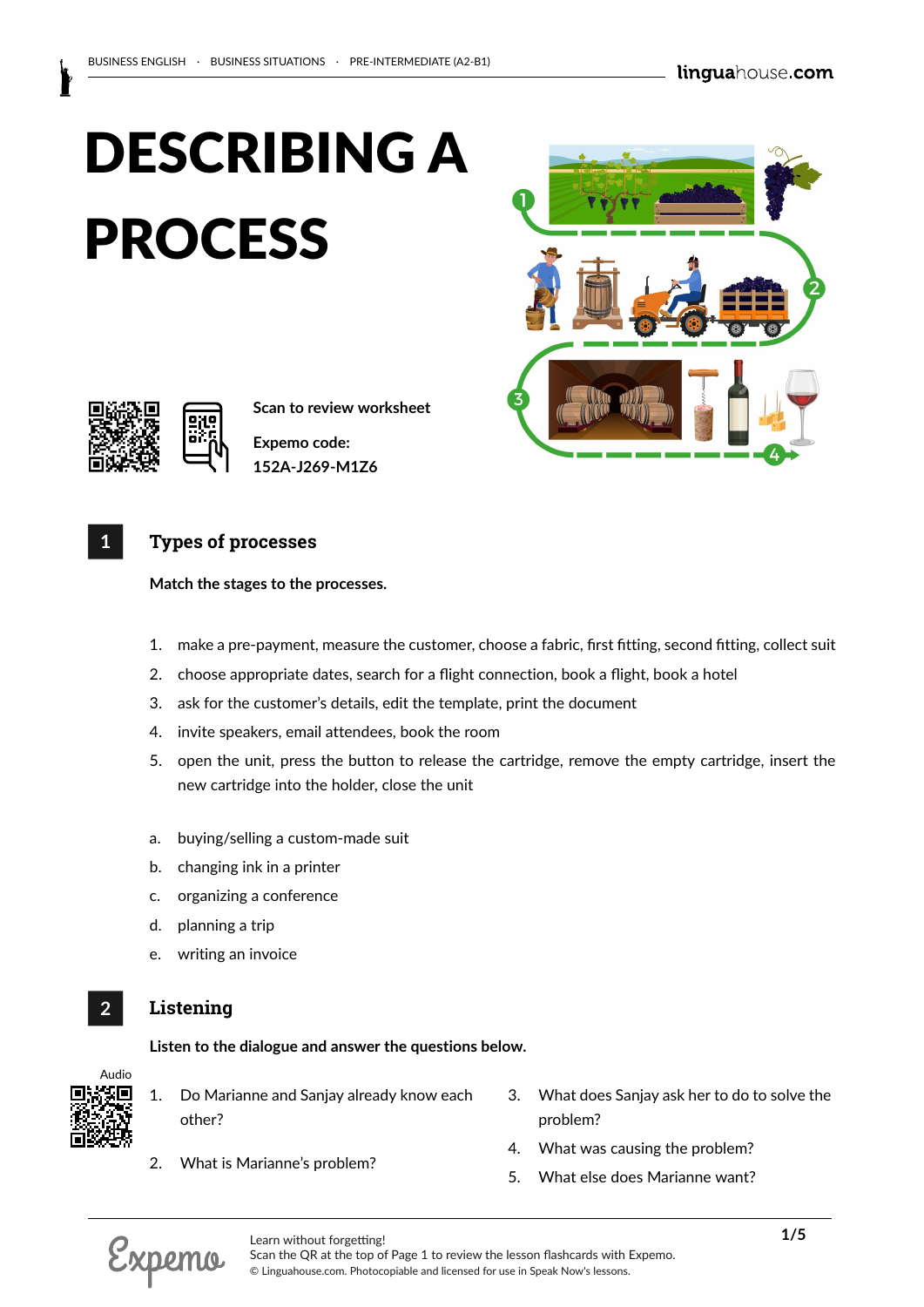## **3 Useful words**

#### **Complete the dialogue with the words below.**

| And then         | <b>Finally</b>                                                                                                        | <b>First</b> | <b>Next</b> | <b>Now</b> |  |
|------------------|-----------------------------------------------------------------------------------------------------------------------|--------------|-------------|------------|--|
| Sanjay:          | Hello, this is Sanjay.                                                                                                |              |             |            |  |
| Marianne:        | Hi Sanjay, this is Marianne.                                                                                          |              |             |            |  |
| Sanjay:          | Hey there, Marianne. What's the problem today?                                                                        |              |             |            |  |
| Marianne:        | Haha  well, actually I do have a problem. I can receive emails but I can't send them.<br>They get stuck in my Outbox. |              |             |            |  |
| Sanjay:          | OK, I'm not in the office right now, I'm on my lunch break, but I think I can help you with<br>that.                  |              |             |            |  |
| Marianne:        | Great.                                                                                                                |              |             |            |  |
| Sanjay:          | Is your Outlook application open?                                                                                     |              |             |            |  |
| Marianne:        | Yes.                                                                                                                  |              |             |            |  |
| Sanjay:          | OK, good. $\frac{1}{2}$ , go to the Tools menu in Outlook.                                                            |              |             |            |  |
| Marianne:        | OK.                                                                                                                   |              |             |            |  |
| Sanjay:          | $\frac{2}{3}$ , click on Accounts.                                                                                    |              |             |            |  |
| Marianne:        | OKaccounts.                                                                                                           |              |             |            |  |
| Sanjay:          | In the list on the left, do you see the account "Cooper imap"?                                                        |              |             |            |  |
| Marianne:        | Yes, I see it.                                                                                                        |              |             |            |  |
| Sanjay:          | OK, click on that account.                                                                                            |              |             |            |  |
| Marianne:        | Done.                                                                                                                 |              |             |            |  |
| Sanjay:          | $\frac{3}{2}$ look for a field called 'Outgoing server'. Read it to me.                                               |              |             |            |  |
| <b>Marianne:</b> | It says "mail.cooper.com" and there's a number.                                                                       |              |             |            |  |
| Sanjay:          | What does the number say?                                                                                             |              |             |            |  |
| Marianne:        | 1025.                                                                                                                 |              |             |            |  |
| Sanjay:          | OK, change it to 587. $\frac{1}{2}$ close and open the application.                                                   |              |             |            |  |
| Marianne:        | OK. Done.                                                                                                             |              |             |            |  |
| Sanjay:          | Good. $\frac{5}{2}$ , click the send and receive button.                                                              |              |             |            |  |
| Marianne:        | OK, wait a second  yay, it worked! That wasn't too complicated. So what was the<br>problem?                           |              |             |            |  |
| Sanjay:          | It seems our new network was blocking the port 1025, so we simply changed it to a<br>different port.                  |              |             |            |  |
| Marianne:        | I have no idea what that means but I'm glad I can use email again. Ooo  look there's<br>one from you.                 |              |             |            |  |

**Following Learn without forgetting! 2/5** Scan the QR at the top of Page 1 to review the lesson flashcards with Expemo. © Linguahouse.com. Photocopiable and licensed for use in Speak Now's lessons.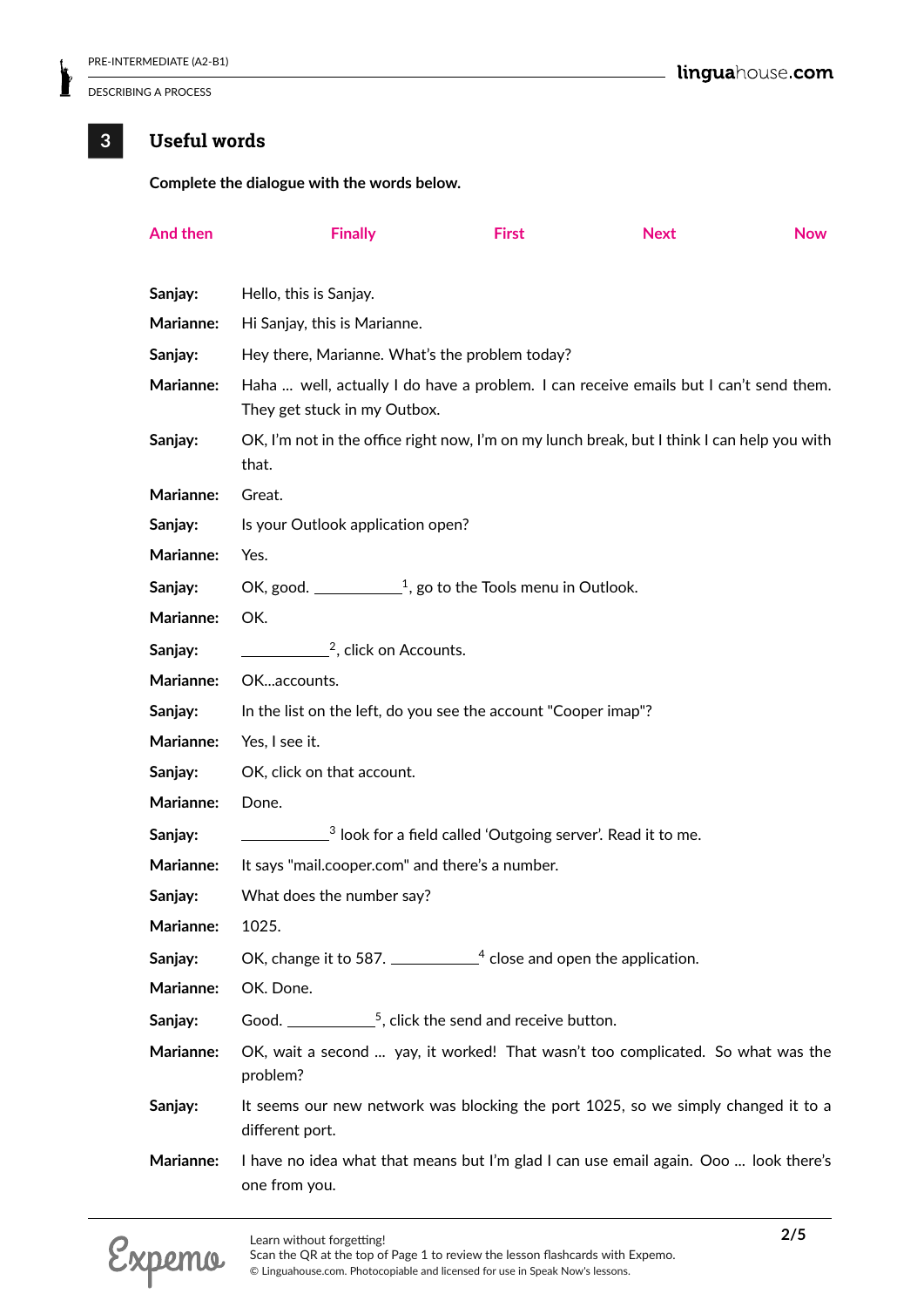# **4 Sequencers**

**Sequencers are words that we use to describe the order in which things are done. In Exercise 3, you completed the dialogue with a few simple sequencers. Here's a more complete list.**

- First, ... / First of all, ...
- Next, ...
- $\bullet$  Then, ...
- After that, ...
- Following that, ...
- Finally, ... / At the end, ...
- Before ... / After ...

**Now study the process of making wine below and complete the description on the next page with appropriate sequencers.**

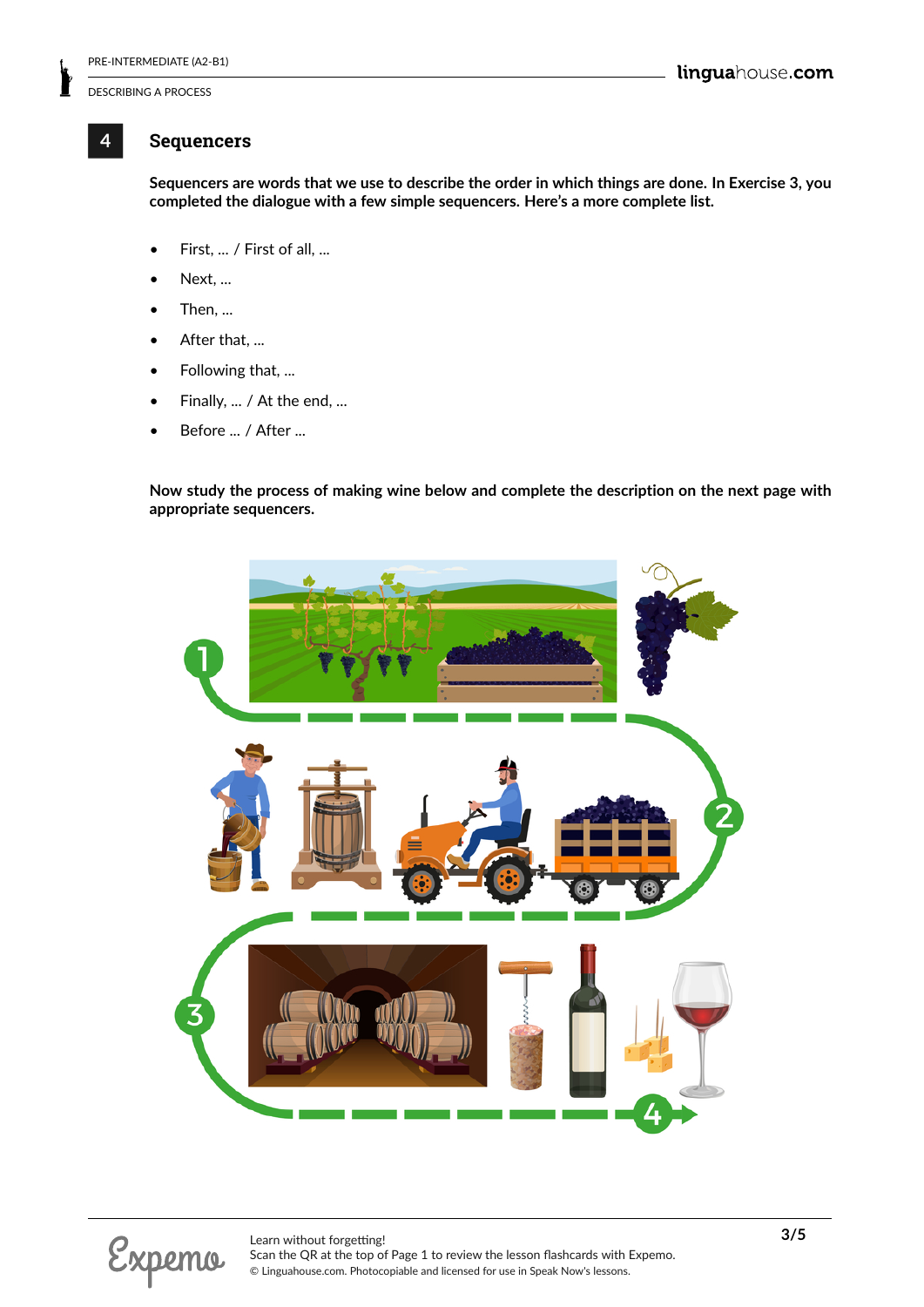# **How is wine made?**

People have been making wine for thousands of years. It is not only an art, but also a science. So, how is it made? Well, there are four main stages.

 $^{\rm 1}$ , the grapes are picked by hand or mechanically. This is called 'harvesting'.  $^2$ , the grapes are transported to the winery, where they are pressed into a

juice called 'must'.

 $^3$ , the must is transferred into wooden barrels and the sugar in the juice is slowly converted into alcohol. This process is called 'fermentation' and it can take anywhere from 10 days to one month or more.

 $4<sup>4</sup>$ , the wine is filtered (the hard pieces in the liquid are removed) and transferred into bottles. This is called 'bottling'. \_\_\_\_\_\_\_\_\_\_\_\_5 bottling, the winemaker also has the option to leave the wine to improve the quality. This process is called 'aging'. Aging typically takes anywhere from 2 to 30 years.

### **5 Grammar: Passive voice**

When we describe a process in which the action is more important than the person or people who cause the action, we use the passive voice. Compare **active** and **passive** structures.

**Active:** People **transport** the grapes to the winery.

**Passive:** The grapes **are transported** to the winery.

- In the **active** sentence, the *subject* (people) causes an action (transport).
- In the **passive** sentence, we say what happens *to* the subject (the grapes). The cause of the action (people) is not the focus of the sentence.

The **passive** is formed with the verb **be (is/are/was/were etc.) + past participle (e.g. transported)**

If we want to say *who* or *what* causes the action in a passive sentence, we use **by**: The grapes **were picked by** the workers. The email **wasn't sent by** me.

**Find more examples of the passive in the text.**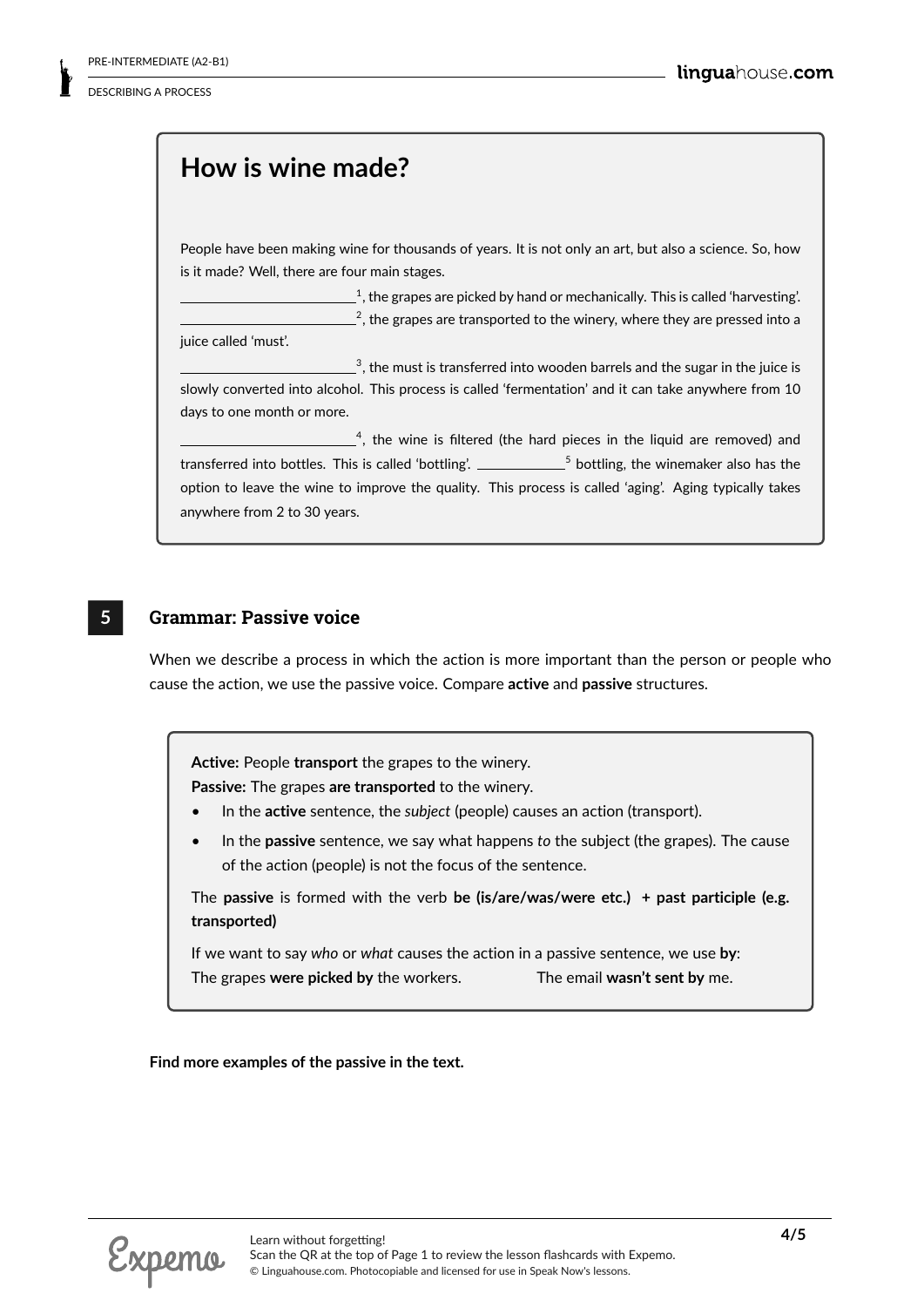### **6 Verbs in the passive**

**Complete each sentence using one of these verbs in the correct form:**

|    |                                                          |  |  | break clean not/allow not/invite                                         | teach and the state of the state of the state of the state of the state of the state of the state o | write |
|----|----------------------------------------------------------|--|--|--------------------------------------------------------------------------|-----------------------------------------------------------------------------------------------------|-------|
|    | 1. The company was established in 1989.                  |  |  |                                                                          |                                                                                                     |       |
|    | 2. I didn't see you at the conference because I          |  |  |                                                                          |                                                                                                     |       |
|    |                                                          |  |  | 3. The office ________________ every morning, before the workers arrive. |                                                                                                     |       |
|    | 4. I don't know when this manual _______________.        |  |  |                                                                          |                                                                                                     |       |
| 5. |                                                          |  |  |                                                                          |                                                                                                     |       |
|    | 6. My printer isn't working. I think it _______________. |  |  |                                                                          |                                                                                                     |       |
|    | 7. I'm afraid smoking _________________ in this area.    |  |  |                                                                          |                                                                                                     |       |

**7 Active or passive?**

**Complete the sentences with the verbs in the correct form (active or passive):**

- 1. The decision \_\_\_\_\_\_\_\_\_\_\_\_\_\_(make) at the meeting this morning.
- 2. I can't get in the office. The door \_\_\_\_\_\_\_\_\_\_\_\_(lock)!
- 3. We \_\_\_\_\_\_\_\_\_\_\_\_(close) the office every day at 5 pm.
- 4. I have to take a taxi today. My car \_\_\_\_\_\_\_\_\_\_\_\_\_\_(steal) yesterday.
- 5. Somebody \_\_\_\_\_\_\_\_\_\_\_\_\_\_(steal) my car while I was at the gym.
- 6. I like your new sales representative. When \_\_\_\_\_\_\_\_\_\_\_\_\_(you/hire/him)?
- 7. Paula \_\_\_\_\_\_\_\_\_\_\_\_\_(drive) to work every morning.
- 8. The CEO \_\_\_\_\_\_\_\_\_\_\_\_(drive) everywhere. She has her own private chauffeur.

## **8 Practice**

**Describe a process in your work or outside work, using key language from this lesson. Read it to your partner.**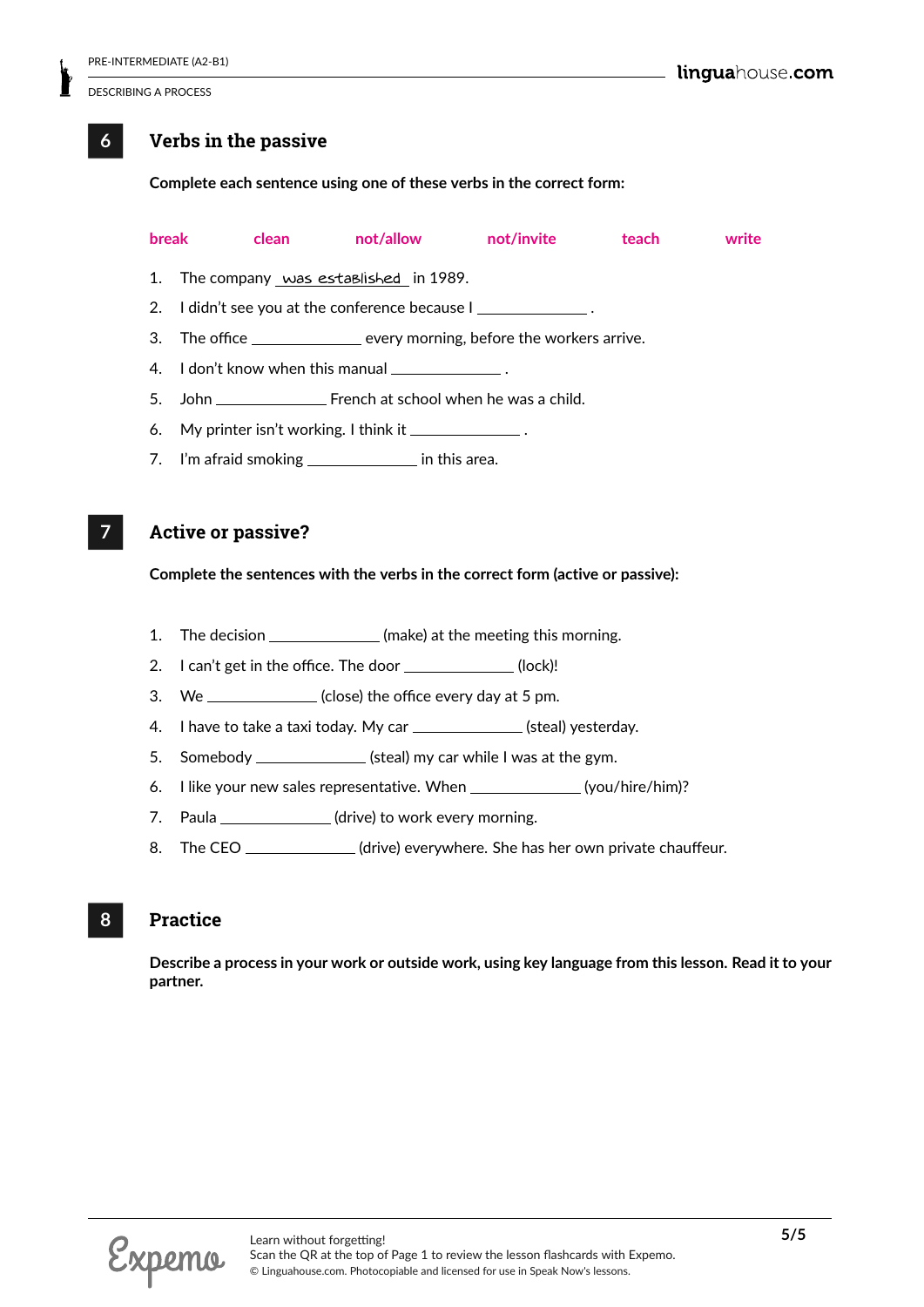# **Transcripts**

#### **2. Listening**

| Sanjay:          | Hello, this is Sanjay.                                                                                                |  |  |
|------------------|-----------------------------------------------------------------------------------------------------------------------|--|--|
| Marianne:        | Hi Sanjay, this is Marianne.                                                                                          |  |  |
| Sanjay:          | Hey there, Marianne. What's the problem today?                                                                        |  |  |
| Marianne:        | Haha  well, actually I do have a problem. I can receive emails but I can't send them.<br>They get stuck in my Outbox. |  |  |
| Sanjay:          | OK, I'm not in the office right now, I'm on my lunch break, but I think I can help you with<br>that.                  |  |  |
| Marianne:        | Great.                                                                                                                |  |  |
| Sanjay:          | Is your Outlook application open?                                                                                     |  |  |
| Marianne:        | Yes.                                                                                                                  |  |  |
| Sanjay:          | OK, good. First, go to the Tools menu in Outlook.                                                                     |  |  |
| Marianne:        | OK.                                                                                                                   |  |  |
| Sanjay:          | Next, click on Accounts.                                                                                              |  |  |
| Marianne:        | OKaccounts.                                                                                                           |  |  |
| Sanjay:          | In the list on the left, do you see the account "Cooper imap"?                                                        |  |  |
| Marianne:        | Yes, I see it.                                                                                                        |  |  |
| Sanjay:          | OK, click on that account.                                                                                            |  |  |
| Marianne:        | Done.                                                                                                                 |  |  |
| Sanjay:          | Now look for a field called 'Outgoing server'. Read it to me.                                                         |  |  |
| <b>Marianne:</b> | It says "mail.cooper.com" and there's a number.                                                                       |  |  |
| Sanjay:          | What does the number say?                                                                                             |  |  |
| Marianne:        | 1025.                                                                                                                 |  |  |
| Sanjay:          | OK, change it to 587. And then close and open the application.                                                        |  |  |
| Marianne:        | OK. Done.                                                                                                             |  |  |
| Sanjay:          | Good. Finally, click the send and receive button.                                                                     |  |  |
| Marianne:        | OK, wait a second  yay, it worked! That wasn't too complicated. So what was the<br>problem?                           |  |  |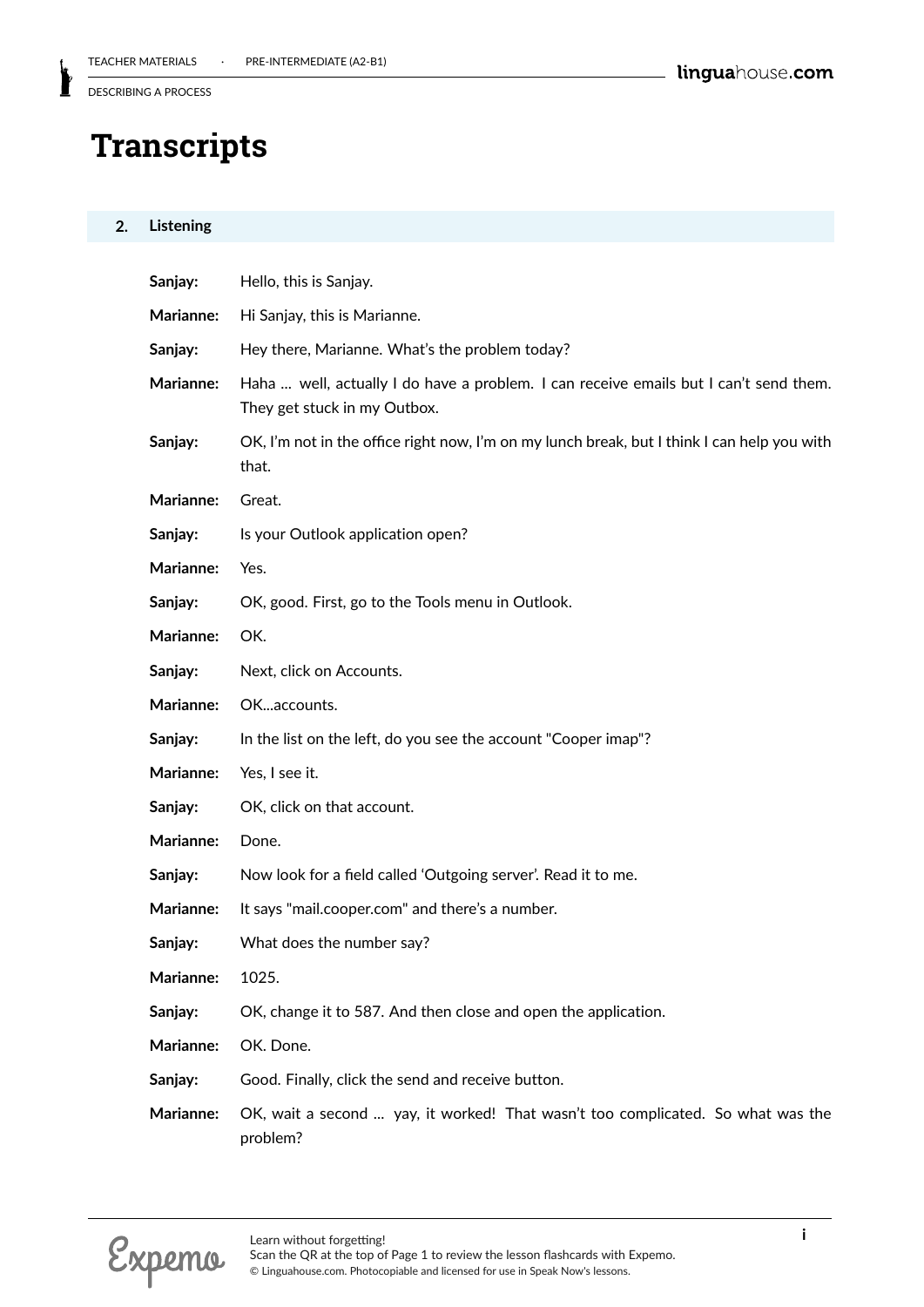| Sanjay:          | It seems our new network was blocking the port 1025, so we simply changed it to a<br>different port.  |  |
|------------------|-------------------------------------------------------------------------------------------------------|--|
| <b>Marianne:</b> | I have no idea what that means but I'm glad I can use email again. Ooo  look there's<br>one from you. |  |
| Sanjay:          | Is there anything else I can help you with?                                                           |  |
| <b>Marianne:</b> | Yes, can you get me a cafe latte on your way back from lunch?                                         |  |
| Sanjay:          | Err sure.                                                                                             |  |